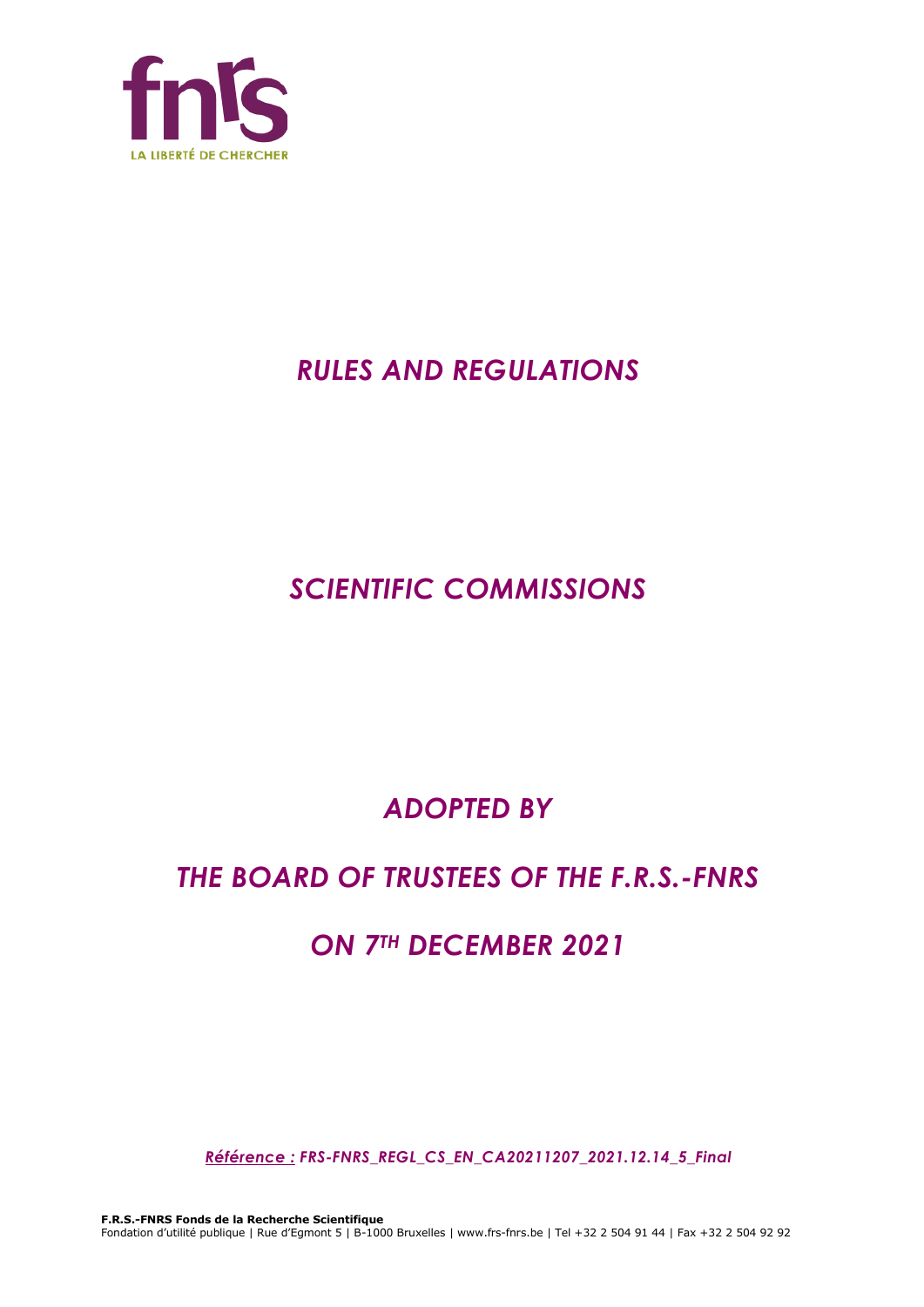### **TABLE OF CONTENTS**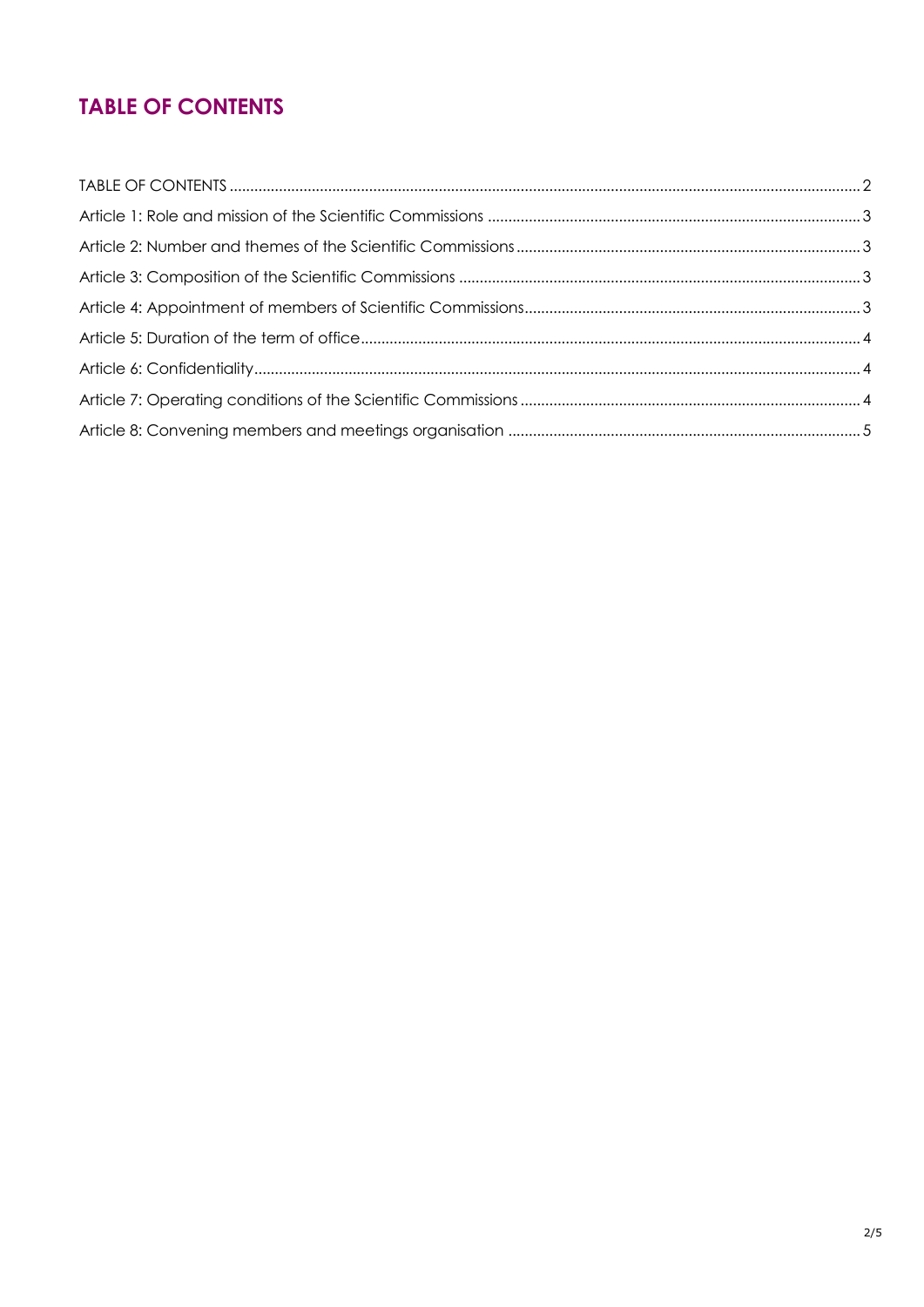#### **ARTICLE 1: ROLE AND MISSION OF THE SCIENTIFIC COMMISSIONS**

In accordance with article 21 of the Statutes, the Board of Trustees of the F.R.S.-FNRS shall determine the number and composition of the Scientific Commissions, appoint their members and take into account the opinion of the Scientific Commissions.

The mission of the Scientific Commissions is to assess the files submitted within the framework of the different calls for fellowships and projects organised by the F.R.S.-FNRS.

#### **ARTICLE 2: NUMBER AND THEMES OF THE SCIENTIFIC COMMISSIONS**

Fourteen Scientific Commissions are established. Their respective expertise is defined by the [descriptor](https://www.frs-fnrs.be/docs/Reglement-et-documents/FRS-FNRS_Champs_descripteurs.pdf)  [fields](https://www.frs-fnrs.be/docs/Reglement-et-documents/FRS-FNRS_Champs_descripteurs.pdf) available on the F.R.S-FNRS website.

Those Scientific Commissions are divided as follows: 13 thematic Scientific Commissions, mainly built up from the ERC's (European Research Council) domains: 4 dedicated to Exact and Natural Sciences (SEN-1 to SEN-4), 4 dedicated to Health and Life Sciences (SVS-1 to SVS-4) and 5 to Social Sciences and Humanities (SHS-1 to SHS-5).

A 14<sup>th</sup> Scientific Commission is competent to deal with the strategic and interdisciplinary field of sustainable development (FORESIGHT).

#### **ARTICLE 3: COMPOSITION OF THE SCIENTIFIC COMMISSIONS**

Each Scientific Commission is made up of members chosen from outside the French-speaking Community of Belgium (CFB), including the President and members chosen among the members of the academic institutions of the French-speaking Community of Belgium (Professor and Lecturer) or among Research Associates, Senior Research Associates and Research Directors of the F.R.S.-FNRS.

The SEN-1, SEN-3, SHS-2, SHS-5, SVS-1, SVS-2, SVS-3, SVS-4 and Foresight Scientific Commissions are made up of 9 members from outside the CFB, including the President and of 6 members among the CFB. Given the high workload, the SEN-2, SEN-4, SHS-1, SHS-3 and SHS-4 Scientific Commissions are made up of 11 members from outside the CFB, including the President and of 7 members among the CFB.

All the members of the Commissions will have to meet specific scientific excellence criteria. The members are identified and called upon to participate according to a procedure specified by the Board of Trustees of the F.R.S.-FNRS.

The Secretary General will report on the functioning of the Scientific Commissions to the Board of Trustees of the F.R.S.-FNRS.

#### **ARTICLE 4: APPOINTMENT OF MEMBERS OF SCIENTIFIC COMMISSIONS**

**4.1** The [Guidance Committee](https://www.frs-fnrs.be/docs/Reglement-et-documents/FRS-FNRS_REGL_COMA_EN.pdf) shall take account of the proposals received by the F.R.S.-FNRS concerning the members from outside the French-speaking Community of Belgium. The Guidance Committee shall suggest a composition of the Scientific Commissions to the Board of Trustees of the F.R.S.-FNRS, including their President. Effort shall be made to ensure that the composition takes into account the minimum required of 10 years of experience in scientific research after the PhD thesis for all CFB members and members outside the CFB as well as the scientific quality and the complementarity of expertise regarding the scientific disciplines, while respecting as much as possible an adequate balance between men and women.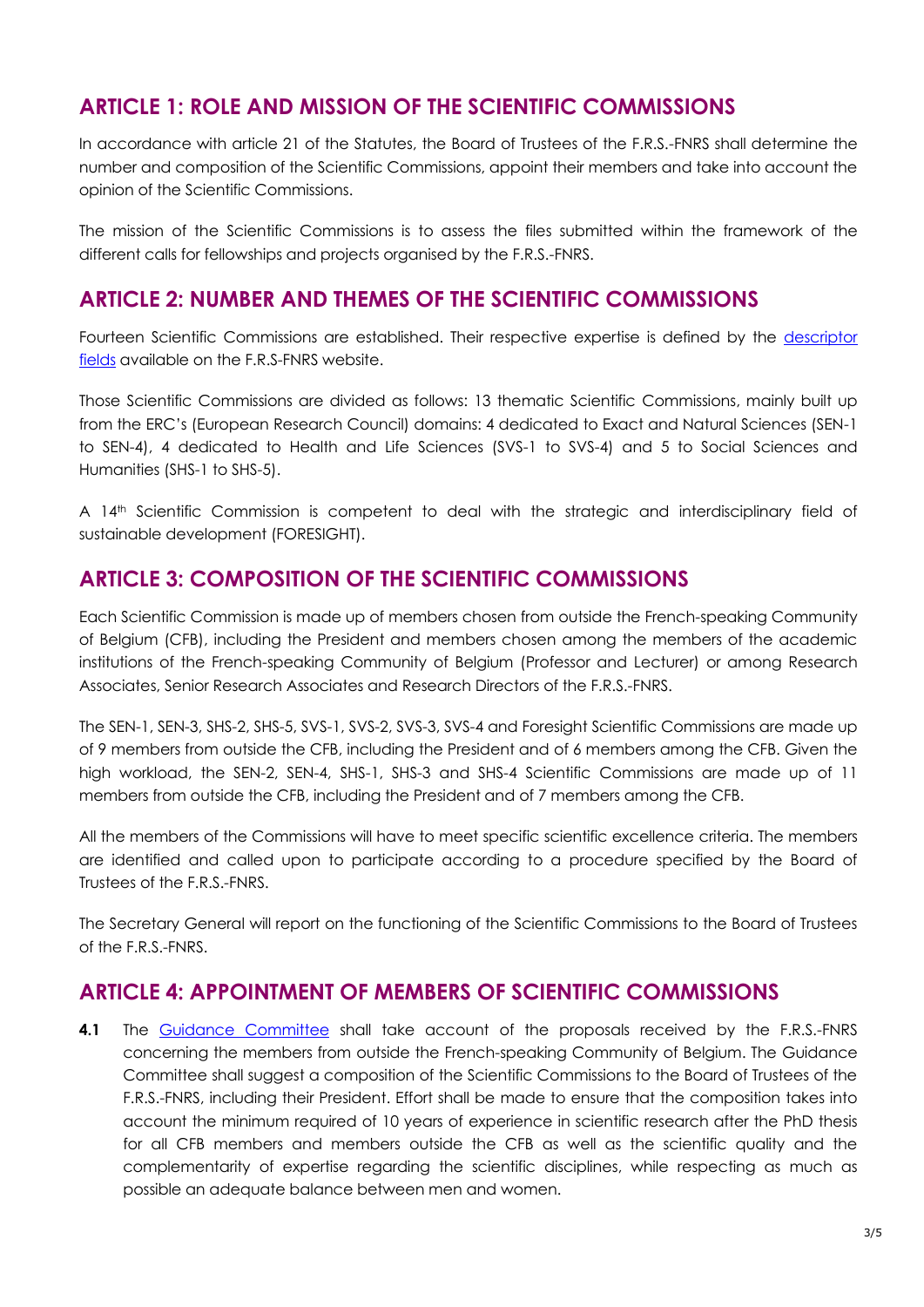- **4.2** The Guidance Committee will take into account the rules concerning possible conflicts of interest when recommending members<sup>1</sup>.
- **4.3** The annual composition of the Scientific Commissions is validated by the Guidance Committee and subject to the decision of the Board of Trustees of the F.R.S.-FNRS.

#### **ARTICLE 5: DURATION OF THE TERM OF OFFICE**

- **5.1** Each member's term of office is personal and shall start on January 1st.
- **5.2** Members outside the CFB:
	- $\Rightarrow$  The first term of office of each member is applicable for 3 years maximum, renewable for a maximum period of 3, 4 or 5 years (depending on the proposal of the Board of Trustees of the F.R.S.-FNRS. and the will of the member concerned).
	- $\Rightarrow$  Several terms of office are authorised during one's career, providing that they do not exceed 8 years per decade and the renewal of the Scientific Commissions composition is in line with the international standards in this field.
- **5.3** CFB members:
	- $\Rightarrow$  The term of office of each member is applicable for 1 year maximum;
	- $\Rightarrow$  Successive terms of office are authorised, providing that they are not contiguous over a 3year period and their duration does not exceed 6 years per decade.

#### **ARTICLE 6: CONFIDENTIALITY**

The members of the Scientific Commissions shall observe confidentiality of the application files and discussions held; failure to comply with confidentiality requirements will lead to their exclusion.

### **ARTICLE 7: OPERATING CONDITIONS OF THE SCIENTIFIC COMMISSIONS**

The President of the Scientific Commission shall validate Step 1 experts to whom the administrative staff of the F.R.S.-FNRS has assigned the submitted application files (fellowships and projects).

For each application file (fellowship and project), the President and the Secretary General shall nominate a "rapporteur" and a "co-rapporteur2" among the members of the Scientific Commission. Their task is to review the file and the evaluations issued by the experts in Step 1.

- − *Only Research Directors among the F.R.S.-FNRS researchers may sit for evaluations of applications for promotion and five-year reports.*
- − *Permanent researchers of the F.R.S.–FNRS may not occupy their term of office within the Scientific Commission during the year of introduction of their application for promotion or the year their five-year report is evaluated.*

*<sup>1</sup> In case a recommended member would be a promoter or an applicant of a proposal under the on-going call, that member will not be able to sit for the whole instrument related to this proposal. The term "instrument" refers to one of the fellowships or credits-projects.*

*Regarding applications for promotion and five-year reports:*

*<sup>2</sup> Doctoral-level application files are assigned to two rapporteurs.*